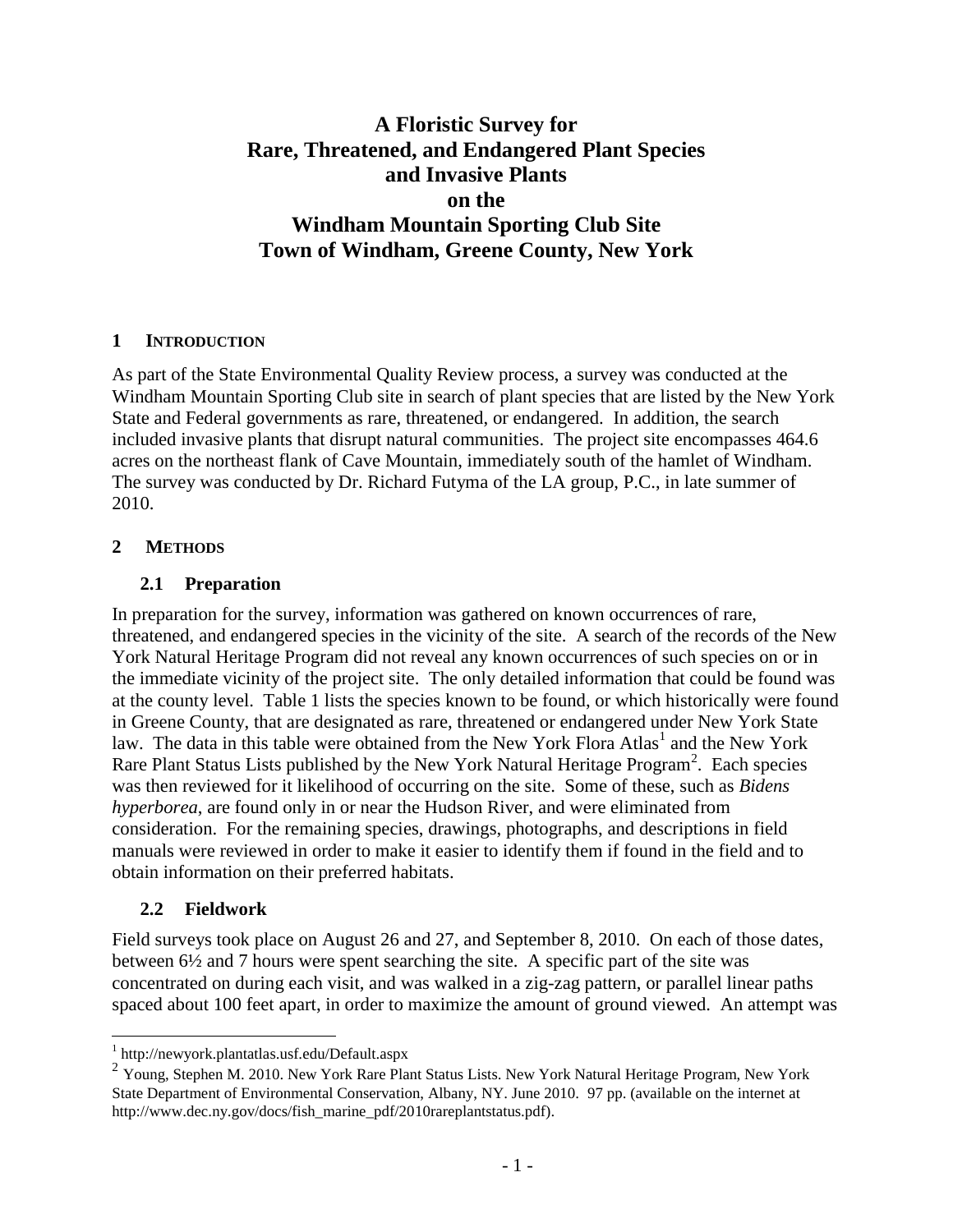made to make at least one pass through each proposed house lot. Closer scrutiny was given to wetlands, stream courses, and rock outcrops. Less attention was paid to steep slopes and other areas where houses, roads, and other facilities are unlikely to be constructed. A GPS device was used to help keep track of the locations visited and to record the locations of plant specimens collected.

As the site was traversed, any plant species that was not seen during previous fieldwork on the site was noted. If a plant was not identifiable in the field, enough material was collected to allow for identification at a later time, with the aid of hand-lenses and identification manuals. Collected materials were carefully folded and tied with at piece of vinyl flagging tape on which was written a serial number, and placed in a plastic bag. Upon return from the field site, the plant samples were refrigerated until they could be examined, which took place a day or two after their collection.

# **3 RESULTS AND DISCUSSION**

# **3.1 General Flora; Threatened and Endangered Species**

In the course of the three field visits, 21 plant specimens were collected and identified. Twelve of these plants were species that had not been noted during previous work involving wetland delineation and vegetation mapping on the site. Other plants not previously noted on the site were identified during the fieldwork, but were not collected. Table 2 is a list of all plant species found on the site during work by LA group personnel since the beginning of work on this project, in 2008. The species added during this survey for rare, threatened or endangered species are indicated by their scientific names in bold type. The species that are considered to be invasive and those that are not native to New York state are also indicated.

This work resulted in a total of 34 new species added to the flora list, resulting in a total of 214 vascular plant species identified growing on the site. None of these plants is on the New York State or Federal lists of rare, threatened, or endangered species.

# **3.2 Invasive species**

Nine of the species found are on the interim list of invasive plant species in New York State recently promulgated by the NYS Dept. of Environmental Conservation<sup>3</sup>: Berberis thunbergii, *Elaeagnus umbellata, Rosa multiflora, Alliaria petiolata, Artemisia vulgaris, Centaurea jacea, Centaurea stoebe* ssp. *micranthos, Cirsium vulgare,* and *Phalaris arundinacea.* Most of these are found in small numbers and are limited to small parts of the site.

The most abundant invasive species is Japanese barberry (*Berberis thunbergii*). It has taken over the shrub understory of a large area within the forest in the northern part of the site, mainly at elevations below 2,200 feet. It is also found in small to large patches within the successional shrubland and successional northern hardwood vegetation communities in the northernmost part of the site. Scattered individuals of Japanese barberry have also been found in the successional old field vegetation on the site's northern edge and in the successional shrubland on its eastern side.

 3 See http://www.dec.ny.gov/animals/65408.html.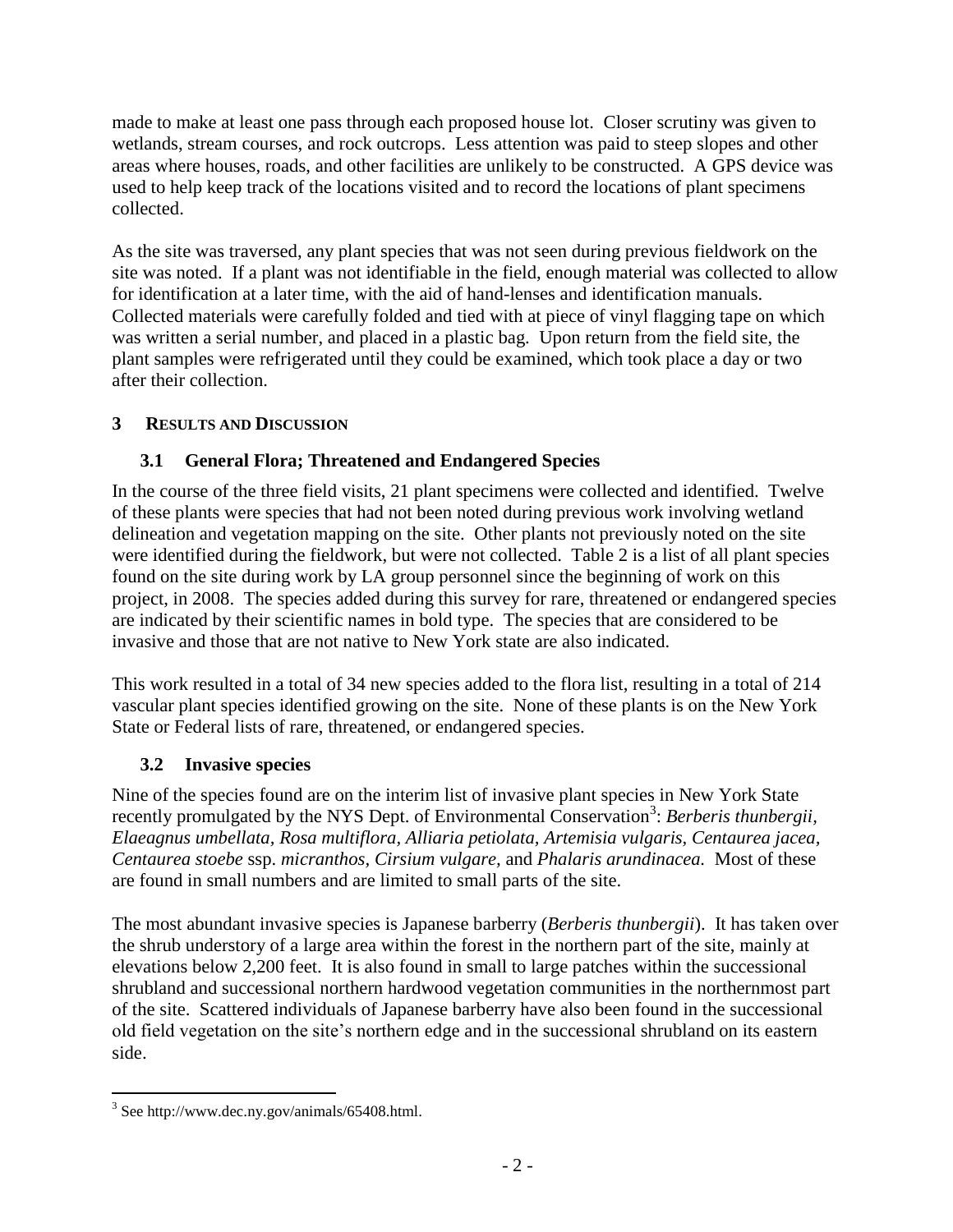Multiflora rose (*Rosa multiflora*) is another shrubby invasive, but it was found only as scattered individuals in the successional old field and successional shrubland vegetation of the northern part of the site. A few individuals have also been found in the forested part of the site, along the woods road that is called "Upper Panorama Lane."

The third shrubby invasive species found on the site, autumn olive (*Elaeagnus umbellata*) was found in only one location, along Upper Panorama Lane, a short distance from the gate at its lower end.

Most of the invasive plant species that are herbaceous have been found mainly within the more open vegetation units such as the successional old field and successional shrubland. Some have also been found along Upper Panorama lane and along the ski trails in the southwestern part of the site. Spotted knapweed (*Centaurea stoebe* ssp. micranthos), which may be the most widespread herbaceous invasive on the site, was found in all of these places. In contrast, brown knapweed (*Centaurea jacea*) was found only in the successional shrubland on the eastern edge of the site.

Mugwort (*Artemisia vulgaris*), was also found in only one location, in the successional old field in the northwestern part of the site, close to Trailside Road. Bull thistle (*Cirsium vulgare*) was also found in this part of the site, as well as in the adjacent successional shrubland.

Garlic mustard (*Alliaria petiolata*) was mainly found along parts of Upper Panorama Lane and along trails in the successional shrubland and successional northern hardwoods of the eastern part of the site. The reason for this is likely to be that its small seeds tend to be dispersed more easily along these trails.

Reed canary grass (*Phalaris arundinacea*) is the only of these invasive species that tends to prefer wetland habitats. It was found within a few locations in wetlands in the northwestern part of the site. In addition, it was found in a few wet spots within the ski trails in the southwestern part of the site.

version of 11/16/2011 9:35:00 AM G:\Proj-08\08077\_Tuck\_Windham\08077Enviro\02SEQR\DEIS\T&E species\8077 Rare plant species search report.docx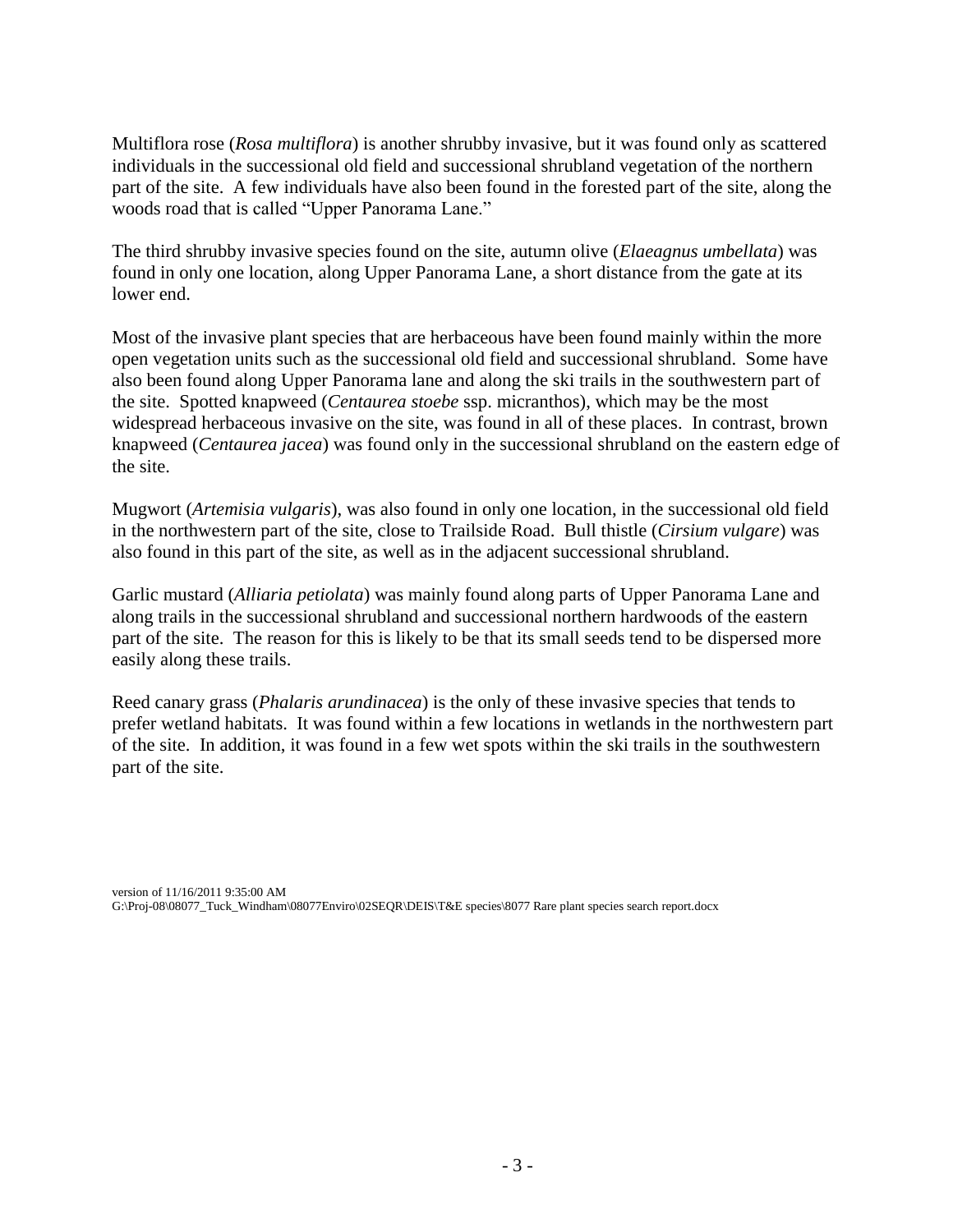|                                      |                                                                      | <b>NYS</b>          |
|--------------------------------------|----------------------------------------------------------------------|---------------------|
| <b>Scientific Name</b>               | <b>Common Name</b>                                                   | Status <sup>T</sup> |
| Acalypha virginica                   | three-seeded mercury                                                 | E                   |
| Adoxa moschatellina                  | musk-root                                                            | E                   |
| <b>Bidens bidentoides</b>            | Delmarva Beggar-ticks                                                | R                   |
| <b>Bidens hyperborea</b>             | estuary beggar-ticks                                                 | E                   |
| <b>Bidens laevis</b>                 | smooth beggartick, bur-marigold                                      | Τ                   |
| Blephilia ciliata                    | downy woodmint                                                       | E                   |
| Boechera grahamii                    | Purple Rock-cress                                                    | R                   |
| Boechera stricta                     | <b>Drummond's Rock-cress</b>                                         | E                   |
| Botrychium oneidense                 | blunt-lobe grape-fern                                                | E                   |
| Botrychium rugulosum                 | rugulose grape-fern, St. Lawrence<br>grape-fern                      | E                   |
| Cardamine longii                     | Long's bitter-cress                                                  | $\mathsf{T}$        |
| Carex amphibola                      | narrow-leaved sedge                                                  | E                   |
| Carex cumulata                       | <b>Clustered Sedge</b>                                               | Τ                   |
| Carex davisii                        | Davis' sedge                                                         | T                   |
| Carex glaucodea                      | blue sedge                                                           | E                   |
| Carex lupuliformis                   | False Hop Sedge                                                      | R                   |
| Carex merritt-fernaldii              | Fernald's sedge                                                      | Τ                   |
| Carex retroflexa                     | reflexed sedge                                                       | E                   |
| Carex schweinitzii                   | Schweinitz's sedge                                                   | T                   |
| Carex straminea                      | <b>Straw Sedge</b>                                                   | E                   |
| Cynoglossum virginianum var. boreale | northern wild comfrey                                                | E                   |
| Diphasiastrum complanatum            | Northern Running-pine                                                | E                   |
| Dryopteris fragrans                  | fragrant cliff wood-fern                                             | E                   |
| Elatine americana                    | American water-wort                                                  | E                   |
| Eleocharis ovata                     | Ovate Spikerush                                                      | E                   |
| Geum virginianum                     | cream avens                                                          | E                   |
| Huperzia appressa                    | Appalachian fir-clubmoss, mountain<br>firmoss, mountain fir-clubmoss | Τ                   |
| Huperzia selago                      | fir clubmoss                                                         | E                   |
| Hydrastis canadensis                 | golden-seal, orange-root, yellow-<br>puccoon                         | Τ                   |
| <b>Isoetes lacustris</b>             | Large-spored Quillwort                                               | R                   |
| Isoetes riparia                      | <b>Riverbank Quillwort</b>                                           | E                   |
| Limosella australis                  | Mudwort                                                              | $\mathsf{R}$        |

**Table 1**. Rare, Threatened, and Endangered Plants Reported to Occur in Greene County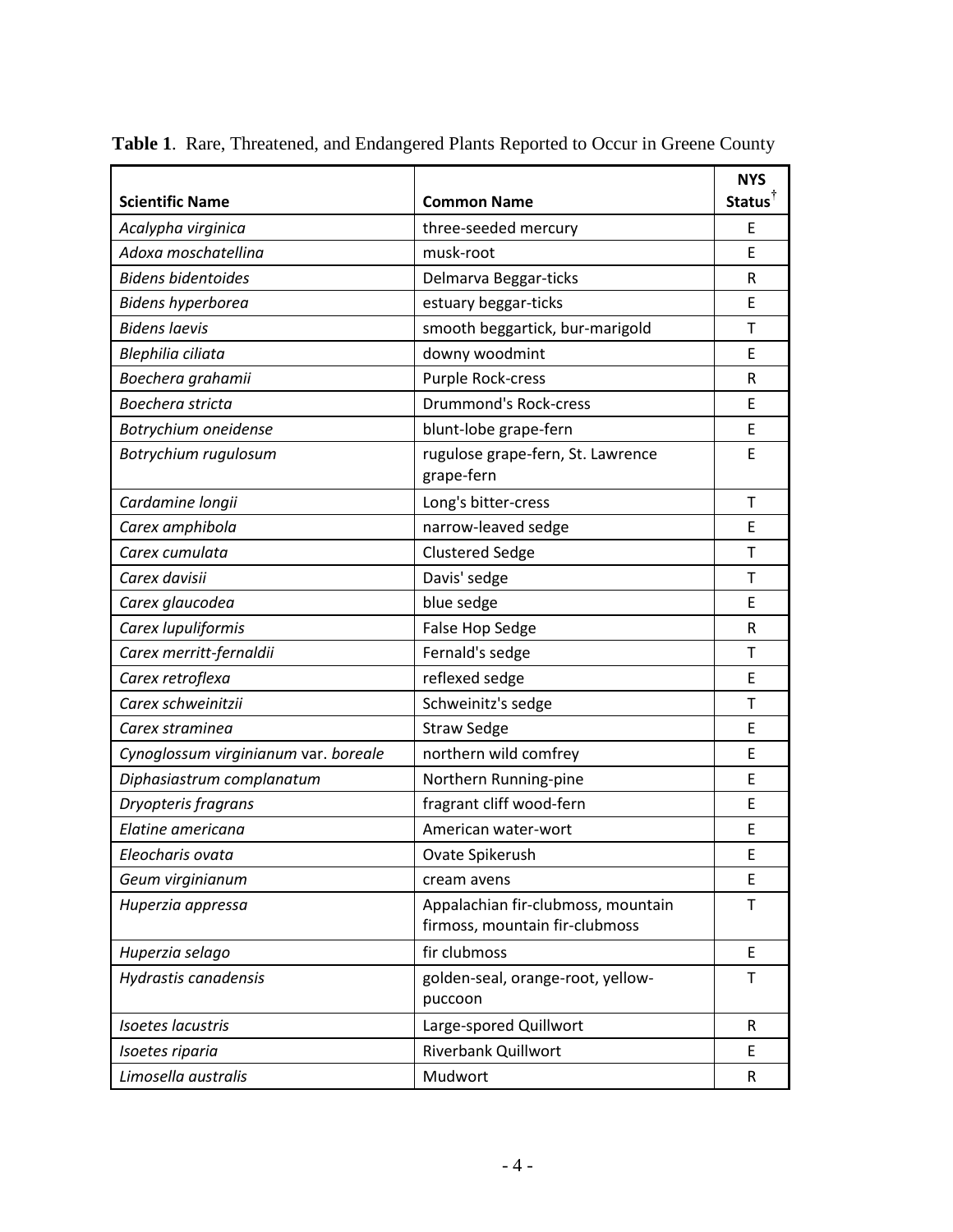| <b>Scientific Name</b>                  | <b>Common Name</b>                                                               | <b>NYS</b><br>Status <sup>†</sup> |
|-----------------------------------------|----------------------------------------------------------------------------------|-----------------------------------|
| Liparis liliifolia                      | lily-leaved twayblade, large twayblade,<br>mauve sleekwort, brown widelip orchid | F                                 |
| Lycopus rubellus                        | taperleaf bugleweed                                                              | F                                 |
| Lygodium palmatum                       | climbing fern, American climbing fern                                            | E                                 |
| Minuartia glabra                        | Appalachian sandwort                                                             | Т                                 |
| Najas guadalupensis ssp. muenscheri     | Hudson River Waternymph                                                          | E                                 |
| Oligoneuron rigidum var. rigidum        | stiff-leaf goldenrod, prairie goldenrod                                          | T                                 |
| Orontium aquaticum                      | golden club                                                                      | Т                                 |
| Pedicularis lanceolata                  | swamp lousewort                                                                  | T                                 |
| Plantago cordata                        | heart-leaved plantain                                                            | T                                 |
| Platanthera hookeri                     | Hooker's orchid                                                                  | E                                 |
| Polygonum erectum                       | erect knotweed                                                                   | F                                 |
| Polygonum tenue                         | Slender Knotweed                                                                 | R                                 |
| Pyrola asarifolia ssp. asarifolia       | pink wintergreen                                                                 | Т                                 |
| Rhodiola rosea                          | roseroot stonecrop                                                               | E                                 |
| Sagittaria montevidensis ssp. spongiosa | tidal arrowhead, hooded arrowhead                                                | т                                 |
| Scirpus georgianus                      | Georgia Bulrush                                                                  | F                                 |
| Southern Dodder                         | Cuscuta obtusiflora var. glandulosa                                              | E                                 |
| Sporobolus heterolepis                  | Northern Dropseed                                                                | Т                                 |
| Symphyotrichum laeve var. concinnum     | Smooth Blue Aster                                                                | E                                 |
| Trichomanes intricatum                  | filmy-fern                                                                       | F                                 |
| <b>Ulmus thomasii</b>                   | rock elm                                                                         | T                                 |
| Valerianella umbilicata                 | navel-shape corn-salad                                                           | E(SH)                             |
| Woodsia glabella                        | smooth woodsia                                                                   | E                                 |

**†**NYS Status:

 $E =$  endangered

 $R = rare$ 

 $T =$  threatened

SH = state historical, no existing sites found in New York State in past 20-30 years.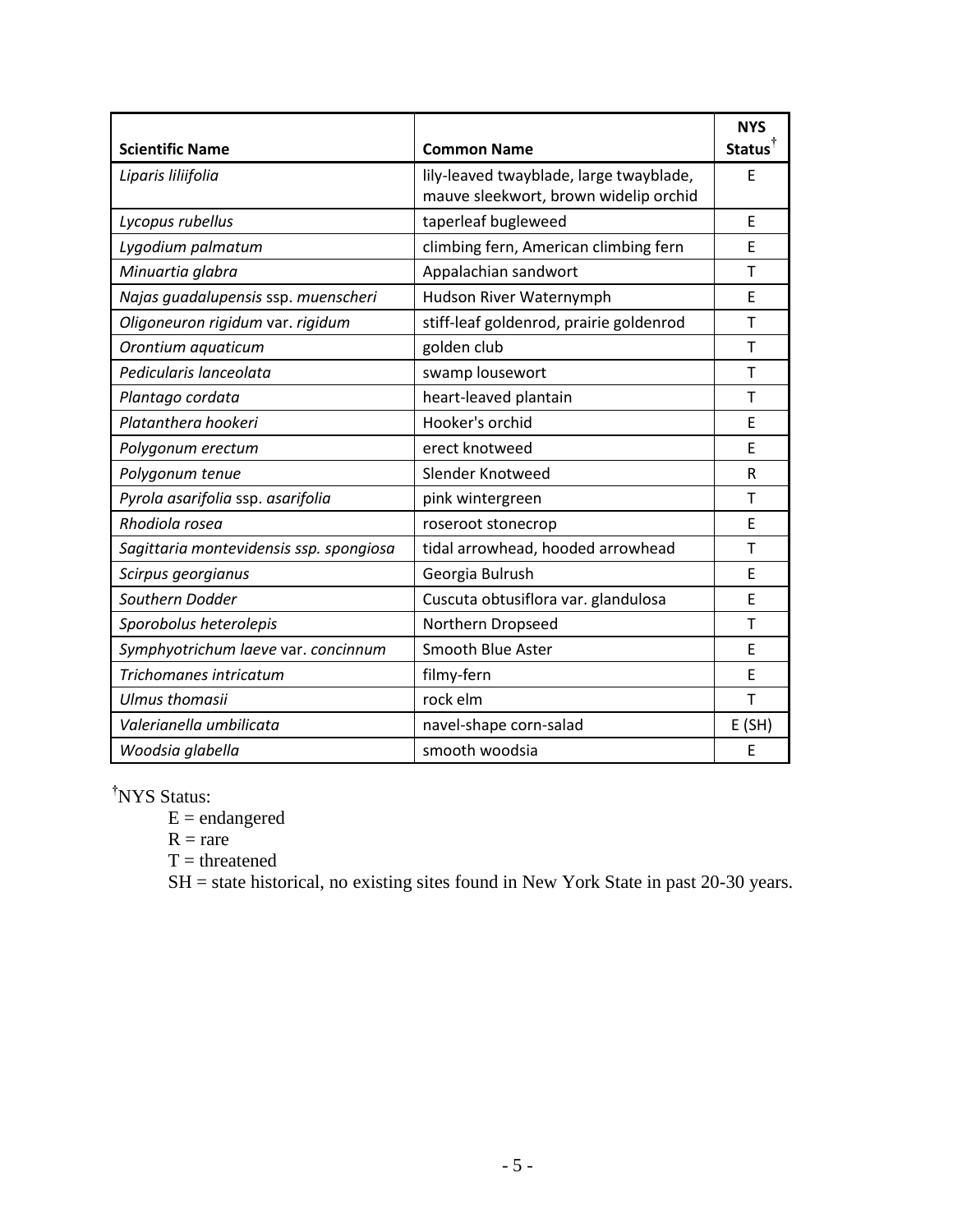| Scientific Name <sup>#</sup> | <b>Common Name</b>      | Notes*    |
|------------------------------|-------------------------|-----------|
| <b>Trees</b>                 |                         |           |
| Acer rubrum                  | red maple               |           |
| Acer saccharum               | sugar maple             |           |
| Betula alleghaniensis        | yellow birch            |           |
| Betula lenta                 | sweet birch             |           |
| Betula papyrifera            | paper birch             |           |
| Betula populifolia           | gray birch              |           |
| Carpinus caroliniana         | American hornbeam       |           |
| Fagus grandifolia            | American beech          |           |
| Fraxinus americana           | white ash               |           |
| Fraxinus pennsylvanica       | green ash               |           |
| Ostrya virginiana            | eastern hop-hornbeam    |           |
| Picea abies                  | Norway spruce           | <b>NN</b> |
| Picea rubens                 | red spruce              |           |
| Pinus resinosa               | red pine                |           |
| Pinus strobus                | white pine              |           |
| Pinus sylvestris             | Scotch pine             | <b>NN</b> |
| Populus grandidentata        | bigtooth aspen          |           |
| Populus tremuloides          | quaking aspen           |           |
| Prunus pensylvanica          | pin-cherry              |           |
| Prunus serotina              | black cherry            |           |
| Quercus rubra                | northern red oak        |           |
| Quercus velutina             | black oak               |           |
| Salix nigra                  | black willow            |           |
| Tilia americana              | American basswood       |           |
| Tsuga canadensis             | eastern hemlock         |           |
| Ulmus americana              | American elm            |           |
| <b>Shrubs and Vines</b>      |                         |           |
| Acer pensylvanicum           | striped maple           |           |
| Acer spicatum                | mountain maple          |           |
| Alnus incana ssp. rugosa     | speckled alder          |           |
| Amelanchier sp.              | shadbush                |           |
| Berberis thunbergii          | Japanese barberry       | I, NN     |
| Clematis virginiana          | Virginia virgin's-bower |           |

**Table 2**. Flora of the Windham Mountain Sporting Club Site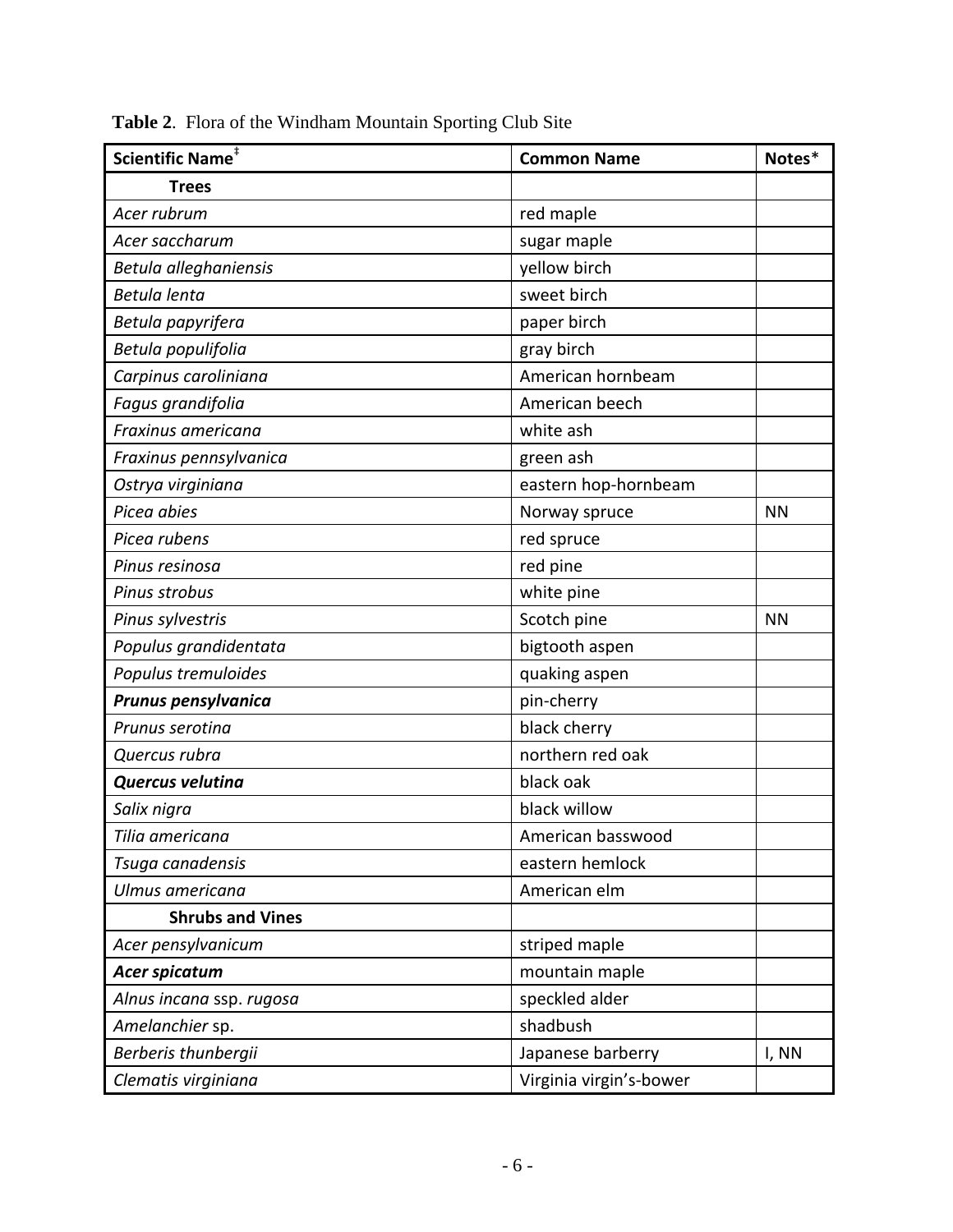| Scientific Name <sup>#</sup>               | <b>Common Name</b>        | Notes*    |
|--------------------------------------------|---------------------------|-----------|
| Cornus foemina                             | stiff dogwood             |           |
| Crataegus sp.                              | hawthorn                  |           |
| Elaeagnus umbellata                        | autumn olive              | I, NN     |
| Hamamelis virginiana                       | American witch-hazel      |           |
| Juniperus communis                         | common juniper            |           |
| Prunus virginiana                          | choke cherry              |           |
| Rhus hirta                                 | staghorn sumac            |           |
| <b>Ribes lacustre</b>                      | bristly black currant     |           |
| Rosa canina                                | dog rose                  | <b>NN</b> |
| Rosa multiflora                            | multiflora rose           | I, NN     |
| Rubus allegheniensis                       | old-field blackberry      |           |
| Rubus idaeus                               | common red raspberry      |           |
| Rubus occidentalis                         | black raspberry           |           |
| Rubus odoratus                             | pink thimbleberry         |           |
| Salix bebbiana                             | Bebb willow               |           |
| Salix petiolaris (?)                       | meadow willow             |           |
| Salix sericea                              | silky willow              |           |
| Sambucus canadensis                        | American elder            |           |
| Sambucus racemosa                          | red elderberry            |           |
| Spiraea alba                               | narrow-leaf meadow-sweet  |           |
| Spiraea tomentosa                          | steeple-bush              |           |
| Vaccinium corymbosum                       | highbush blueberry        |           |
| Viburnum dentatum var. lucidum             | northern arrow-wood       |           |
| Vitis sp.                                  | wild grape                |           |
| <b>Herbaceous plants, Low Woody Plants</b> |                           |           |
| Achillea millefolium                       | common yarrow             | <b>NN</b> |
| <b>Acorus americanus</b>                   | American sweetflag        |           |
| Actaea pachypoda                           | white baneberry           |           |
| Adiantum pedatum                           | northern maiden-hair fern |           |
| Ageratina altissima                        | white snakeroot           |           |
| Agrimonia gryposepala                      | tall hairy groovebur      |           |
| Agrostis gigantea (= A. alba)              | redtop                    | <b>NN</b> |
| <b>Agrostis hyemalis</b>                   | winter bentgrass          |           |
| Agrostis stolonifera                       | spreading bentgrass       | <b>NN</b> |
| Alliaria petiolata                         | garlic mustard            | I, NN     |
| Ambrosia artemisiifolia                    | annual ragweed            |           |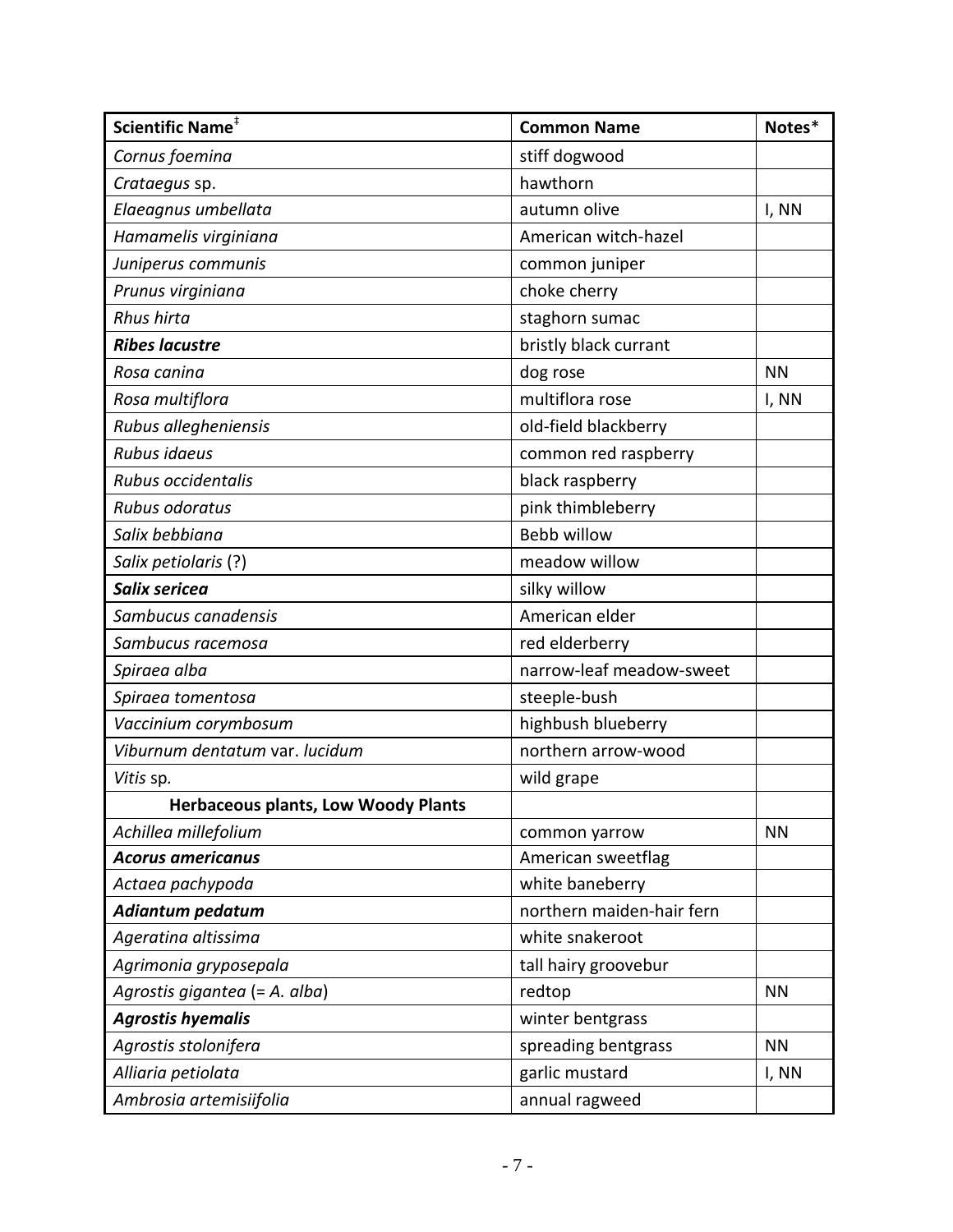| Scientific Name <sup>#</sup>                         | <b>Common Name</b>       | Notes*    |
|------------------------------------------------------|--------------------------|-----------|
| Anaphalis margaritacea                               | pearly everlasting       |           |
| Anthoxanthum odoratum                                | sweet vernal grass       | <b>NN</b> |
| Arisaema triphyllum                                  | swamp jack-in-the-pulpit |           |
| Artemisia vulgaris*                                  | mugwort                  | I, NN     |
| Asclepias syriaca                                    | common milkweed          |           |
| Athyrium filix-femina                                | lady-fern                |           |
| <b>Bidens frondosa</b>                               | devil's beggar-ticks     |           |
| Brachyelytrum erectum                                | bearded shorthusk        |           |
| <b>Bromus inermis</b>                                | smooth brome             | <b>NN</b> |
| Caltha palustris                                     | common marsh marigold    |           |
| Carex appalachica                                    | Appalachian sedge        |           |
| Carex arctata                                        | drooping woodland sedge  |           |
| Carex baileyi                                        | Bailey's sedge           |           |
| Carex crinita                                        | fringed sedge            |           |
| Carex cristatella                                    | crested sedge            |           |
| <b>Carex debilis</b>                                 | white-edge sedge         |           |
| Carex gracillima                                     | graceful sedge           |           |
| Carex hirsutella                                     | hirsute sedge            |           |
| <b>Carex intumescens</b>                             | bladder sedge            |           |
| Carex laxiflora                                      | loose-flowered sedge     |           |
| Carex lurida                                         | sallow sedge             |           |
| Carex pensylvanica                                   | Pennsylvania sedge       |           |
| Carex scoparia                                       | pointed broom-sedge      |           |
| Carex vulpinoidea                                    | fox sedge                |           |
| <b>Caulophyllum thalictroides</b>                    | blue cohosh              |           |
| Centaurea jacea                                      | brown knapweed           | I, NN     |
| Centaurea stoebe ssp. micranthos (= Centaurea        | spotted knapweed         | I, NN     |
| maculosa)                                            |                          |           |
| Cinna latifolia                                      | slender wood-reedgrass   |           |
| Cirsium vulgare                                      | bull thistle             | I, NN     |
| Clinopodium vulgare                                  | field basil              | <b>NN</b> |
| Dactylis glomerata                                   | orchard grass            | <b>NN</b> |
| Danthonia compressa                                  | flattened oatgrass       |           |
| Daucus carota                                        | Queen Anne's Lace        | <b>NN</b> |
| Dendrolycopodium obscurum (= Lycopodium<br>obscurum) | tree clubmoss            |           |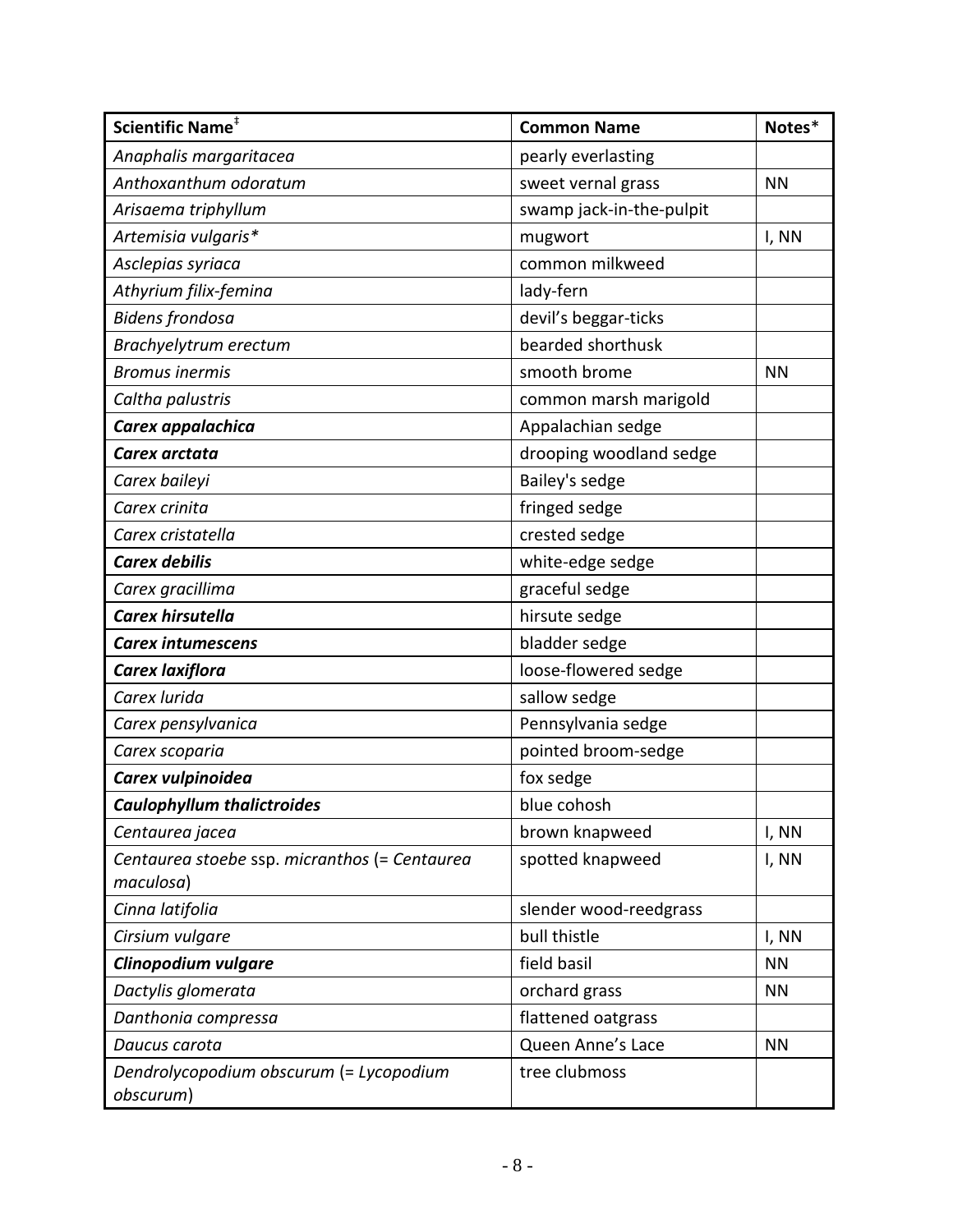| Scientific Name <sup>#</sup>                                             | <b>Common Name</b>          | Notes*    |
|--------------------------------------------------------------------------|-----------------------------|-----------|
| Dennstaedtia punctilobula                                                | hay-scented fern            |           |
| Deparia acrostichoides (= Athyrium thelypteroides)                       | silvery spleenwort          |           |
| Dianthus armeria                                                         | Deptford pink               |           |
| Diphasiastrum digitatum (= Lycopodium<br>complanatum var. flabelliforme) | running pine                |           |
| Doellingeria umbellata var. umbellata (= Aster<br>umbellatus)            | flat-top white aster        |           |
| Dryopteris cristata                                                      | crested shield-fern         |           |
| Dryopteris intermedia                                                    | evergreen woodfern          |           |
| Dryopteris marginalis                                                    | marginal woodfern           |           |
| <b>Eleocharis obtusa</b>                                                 | blunt spikerush             |           |
| Eleocharis sp.                                                           | Spikerush                   |           |
| Elymus repens (= Agropyron repens)                                       | quackgrass                  | <b>NN</b> |
| Epilobium coloratum                                                      | purple-leaf willow-herb     |           |
| Epipactis helleborine                                                    | helleborine                 | <b>NN</b> |
| Equisetum arvense                                                        | field horsetail             |           |
| Equisetum sylvaticum                                                     | woodland horsetail          |           |
| Erigeron annuus                                                          | white-top fleabane          |           |
| Erigeron sp.                                                             | Fleabane                    |           |
| Eupatorium maculatum                                                     | spotted Joe-Pye weed        |           |
| Eurybia divaricata (= Aster divaricatus)                                 | white wood aster            |           |
| Eurybia macrophylla (= Aster macrophyllus)                               | large-leaf aster            |           |
| Euthamia graminifolia                                                    | flat-top fragrant goldenrod |           |
| Festuca filiformis                                                       | hair fescue                 | <b>NN</b> |
| Fragaria virginiana                                                      | Virginia strawberry         |           |
| Galeopsis tetrahit                                                       | hemp-nettle                 | <b>NN</b> |
| Galium mollugo                                                           | white bedstraw              | <b>NN</b> |
| Galium triflorum                                                         | sweet-scent bedstraw        |           |
| Geranium robertianum                                                     | herb-Robert                 |           |
| Geum canadense                                                           | white avens                 |           |
| Glyceria melicaria                                                       | melic manna grass           |           |
| Glyceria striata                                                         | fowl manna grass            |           |
| <b>Gymnocarpium dryopteris</b>                                           | oak fern                    |           |
| <b>Hieracium umbellatum</b>                                              | Canada hawkweed             |           |
| Huperzia lucidula (= Lycopodium lucidulum)                               | shining clubmoss            |           |
| Hypericum sp.                                                            | St. John's-wort             |           |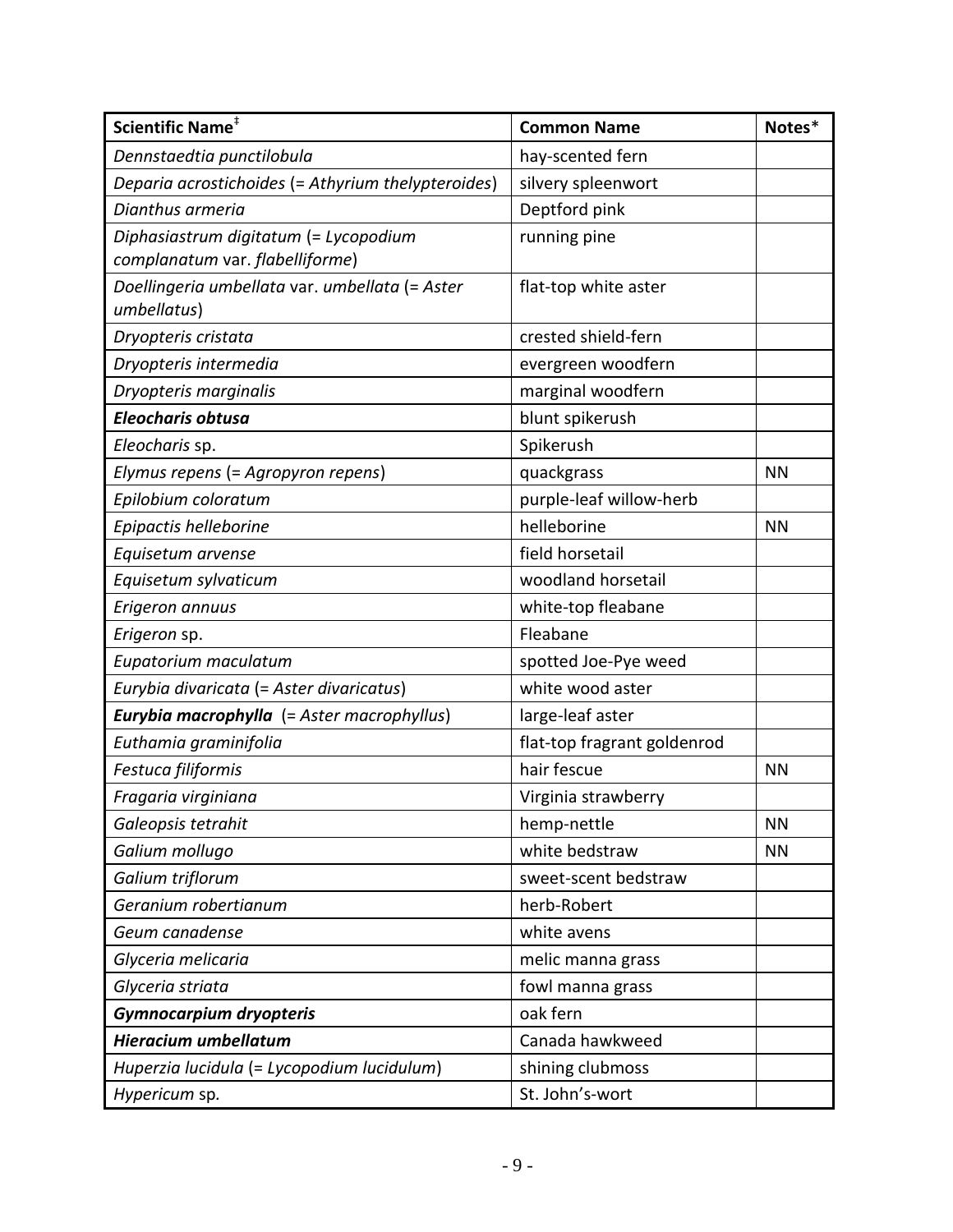| Scientific Name <sup>#</sup>               | <b>Common Name</b>      | Notes*       |
|--------------------------------------------|-------------------------|--------------|
| Impatiens capensis                         | spotted touch-me-not    |              |
| <b>Juncus brevicaudatus</b>                | rush                    |              |
| Juncus effusus                             | soft rush               |              |
| Juncus tenuis                              | slender rush            |              |
| Laportea canadensis                        | Canada wood-nettle      |              |
| Leontodon autumnalis                       | autumn hawkbit          | <b>NN</b>    |
| Leucanthemum vulgare                       | ox-eye daisy            | <b>NN</b>    |
| Linaria vulgaris                           | butter-and-eggs         | <b>NN</b>    |
| Lotus corniculatus                         | bird's-foot trefoil     | <b>NN</b>    |
| Lycopodium clavatum                        | running pine            |              |
| Lycopus americanus                         | American bugleweed      |              |
| Lycopus uniflorus                          | northern bugleweed      |              |
| Lysimachia ciliata                         | fringed loosestrife     |              |
| Lysimachia nummularia                      | moneywort               | <b>NN</b>    |
| <b>Maianthemum canadense</b>               | wild lily-of-the-valley |              |
| Medeola virginiana                         | Indian cucumber-root    |              |
| Milium effusum var. cisatlanticum          | tall millet-grass       |              |
| Mitchella repens                           | partridge-berry         |              |
| Myosoton aquaticum                         | giant chickweed         | <b>NN</b>    |
| Nasturtium officinale                      | water-cress             | <b>NN</b>    |
| Onoclea sensibilis                         | sensitive fern          |              |
| Osmunda cinnamomea                         | cinnamon fern           |              |
| Osmunda claytoniana                        | interrupted fern        |              |
| Oxalis montana                             | white woodsorrel        |              |
| Packera paupercula (= Senecio pauperculus) | balsam ragwort          |              |
| Panicum sp.                                | panic grass             |              |
| Phalaris arundinacea                       | reed canary grass       | $\mathsf{I}$ |
| Phegopteris connectilis                    | northern beech fern     |              |
| Phleum pratense                            | timothy                 | <b>NN</b>    |
| Pilea pumila                               | Canada clearweed        |              |
| Pilosella aurantiaca                       | orange hawkweed         | <b>NN</b>    |
| Plantago lanceolata                        | ribgrass                | <b>NN</b>    |
| Plantago major                             | common plantain         | <b>NN</b>    |
| Poa pratensis                              | Kentucky bluegrass      | <b>NN</b>    |
| Polygonum cilinode                         | fringed bindweed        |              |
| Polygonum sagittatum                       | arrow-leaf tear-thumb   |              |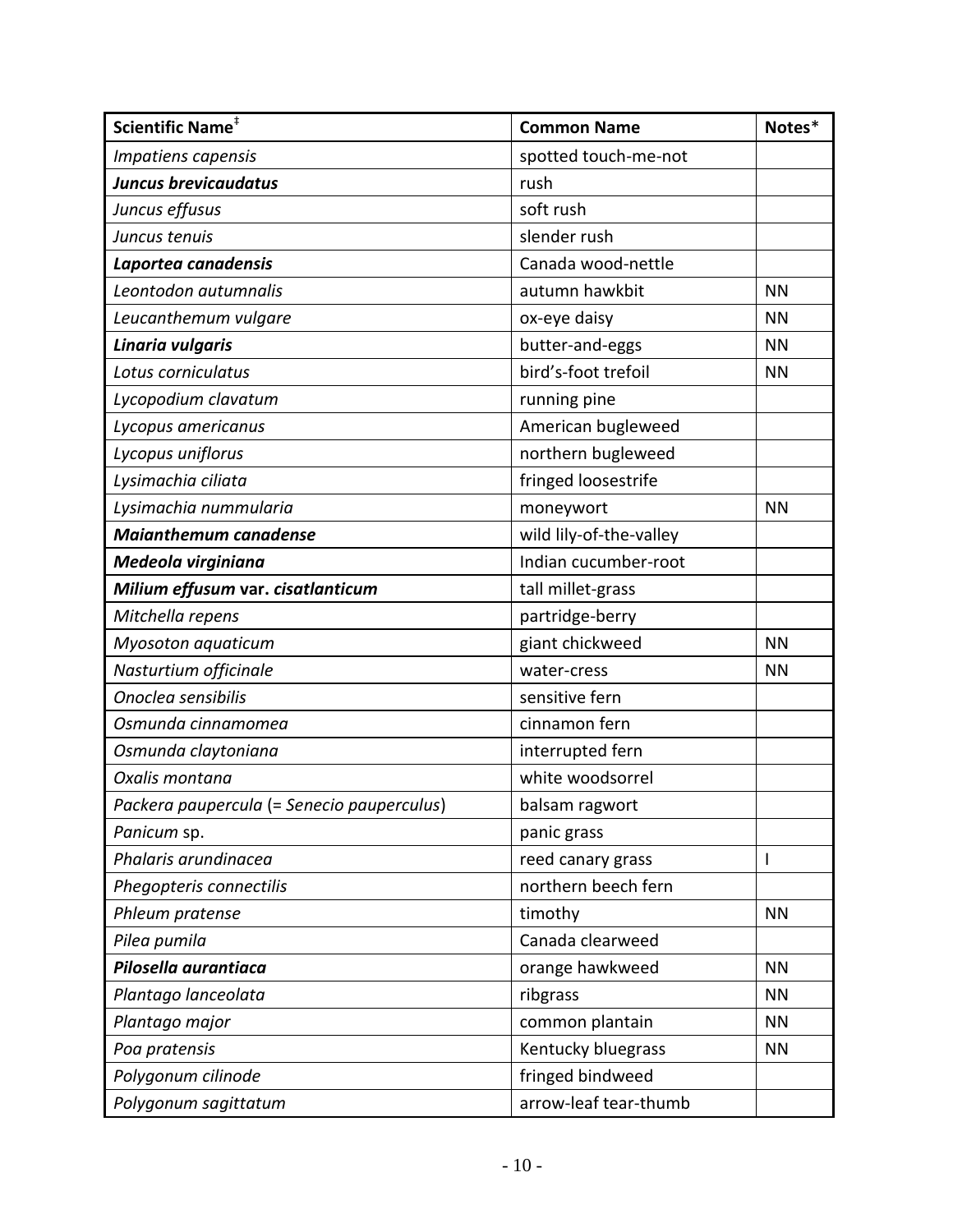| Scientific Name <sup>#</sup>                             | <b>Common Name</b>     | Notes*    |
|----------------------------------------------------------|------------------------|-----------|
| Polypodium virginianum                                   | common polypody        |           |
| Polystichum achrostichoides                              | Christmas fern         |           |
| Potentilla canadensis                                    | dwarf cinquefoil       |           |
| Potentilla simplex                                       | old field cinquefoil   |           |
| <b>Prenanthes alba</b>                                   | white rattlesnake-root |           |
| Prunella vulgaris                                        | heal-all               | <b>NN</b> |
| Ranunculus acris                                         | tall buttercup         | <b>NN</b> |
| Ranunculus hispidus                                      | bristly butter-cup     |           |
| Rubus pubescens                                          | dwarf blackberry       |           |
| Rumex obtusifolius                                       | bitter dock            | <b>NN</b> |
| Scirpus atrovirens                                       | green bulrush          |           |
| Scirpus cyperinus                                        | wool-grass             |           |
| Scutellaria galericulata                                 | hooded skullcap        |           |
| Scutellaria lateriflora                                  | blue skullcap          |           |
| Solanum dulcamara                                        | climbing nightshade    | <b>NN</b> |
| Solidago bicolor                                         | white goldenrod        |           |
| Solidago caesia                                          | wreath goldenrod       |           |
| Solidago canadensis                                      | Canada goldenrod       |           |
| Solidago flexicaulis                                     | zig-zag goldenrod      |           |
| Solidago gigantea                                        | giant goldenrod        |           |
| Solidago juncea                                          | early goldenrod        |           |
| Solidago nemoralis                                       | gray goldenrod         |           |
| Solidago patula                                          | rough-leaf goldenrod   |           |
| Solidago rugosa                                          | wrinkled goldenrod     |           |
| Stellaria media                                          | common chickweed       | <b>NN</b> |
| Symphyotrichum lateriflorum (= Aster lateriflorus)       | calico aster           |           |
| Symphyotrichum lowrieanum(= Aster lowrieanus)            | fall aster             |           |
| Symphyotrichum novae-angliae (= Aster novae-<br>angliae) | New England aster      |           |
| Symphyotrichum prenanthoides (= Aster<br>prenanthoides)  | crooked-stem aster     |           |
| Symphyotrichum puniceum (= Aster puniceus)               | swamp aster            |           |
| Symphyotrichum racemosum (= Aster racemosus)             | small-headed aster     |           |
| Taraxacum officinale                                     | common dandelion       | <b>NN</b> |
| Thelypteris noveboracensis                               | New York fern          |           |
| Thymus pulegioides                                       | wild thyme             | <b>NN</b> |